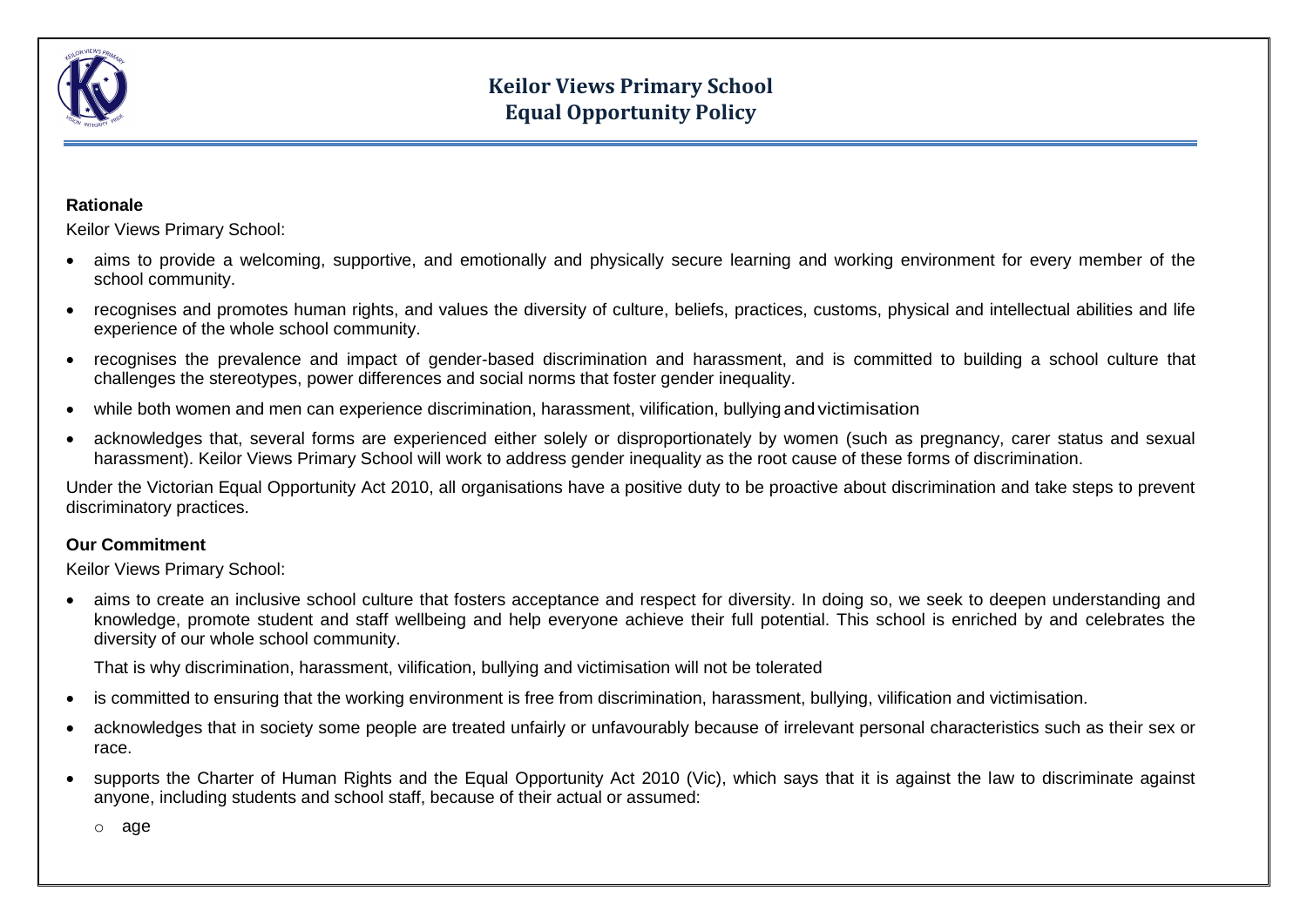

- o [breastfeeding](http://www.equalopportunitycommission.vic.gov.au/types%20of%20discrimination/pregnancy%20and%20breastfeeding/default.asp)
- o [carer status](http://www.equalopportunitycommission.vic.gov.au/types%20of%20discrimination/carer%20and%20parental%20status/default.asp)
- o [disability/impairment](http://www.equalopportunitycommission.vic.gov.au/types%20of%20discrimination/disability/default.asp)
- o [gender identity](http://www.equalopportunitycommission.vic.gov.au/types%20of%20discrimination/gender%20identity/default.asp)
- o [industrial activity](http://www.equalopportunitycommission.vic.gov.au/types%20of%20discrimination/industrial%20activity/default.asp)
- o [lawful sexual activity](http://www.equalopportunitycommission.vic.gov.au/types%20of%20discrimination/sexual%20orientation/default.asp)
- o [marital status](http://www.equalopportunitycommission.vic.gov.au/types%20of%20discrimination/marital%20status/default.asp)
- o [parental status](http://www.equalopportunitycommission.vic.gov.au/types%20of%20discrimination/carer%20and%20parental%20status/default.asp)
- o [physical features](http://www.equalopportunitycommission.vic.gov.au/types%20of%20discrimination/physical%20features/default.asp)
- o [political belief or activity](http://www.equalopportunitycommission.vic.gov.au/types%20of%20discrimination/political%20belief%20or%20activity/default.asp)
- o [pregnancy](http://www.equalopportunitycommission.vic.gov.au/types%20of%20discrimination/pregnancy%20and%20breastfeeding/default.asp)
- o [race](http://www.equalopportunitycommission.vic.gov.au/types%20of%20discrimination/race/default.asp)
- o [religious belief or activity](http://www.equalopportunitycommission.vic.gov.au/types%20of%20discrimination/religious%20belief%20or%20activity/default.asp)
- o [sex](http://www.equalopportunitycommission.vic.gov.au/types%20of%20discrimination/sex/default.asp)
- o [sexual orientation](http://www.equalopportunitycommission.vic.gov.au/types%20of%20discrimination/sexual%20orientation/default.asp)
- $\circ$  [personal association](http://www.equalopportunitycommission.vic.gov.au/types%20of%20discrimination/personal%20association/default.asp) with someone who has, or is assumed to have, one of these personal characteristics.

No member of the school community will be treated less favourably because they possess any of these personal characteristics nor will such characteristics affect access to benefits and services the school provides.

On behalf of the whole school community, the principal, the school council president, the parent association and the student representative council support this policy, and the human rights principles and practice of equal opportunity, inclusion and respect for diversity that it articulates.

The school encourages all staff and students to report actions or behaviours that contravene our values, policies and Code of Conduct, and take appropriate bystander action to intervene safely and respectfully when they see or hear about sexist language, sex discrimination, sexual harassment or a potentially violent situation in the school community.

Discrimination is unacceptable at Keilor Views Primary School.

Discrimination may be direct or indirect – both are against the law.

**Direct discrimination** means treating someone unfairly or less favourably because of one of the personal characteristics listed above or because of their association with someone identified with one of those characteristics.

**Examples:** refusing to enroll a student because he has Hepatitis C, refusing to allow a Muslim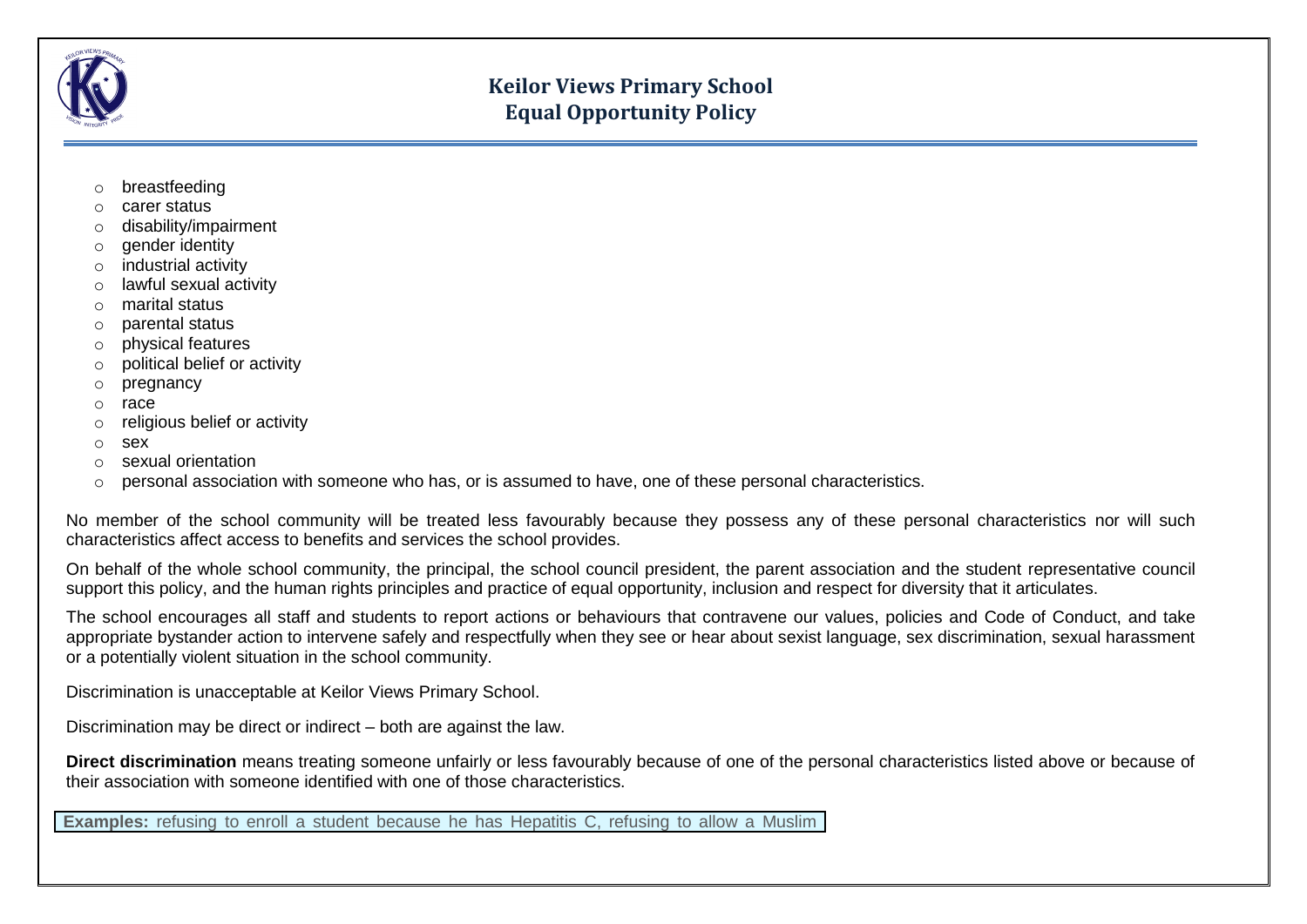

student to wear the hijab as part of her school uniform or failing to hire a suitably qualified teacher because of his or her sexual orientation.

**Indirect discrimination** happens when a rule, policy or requirement unnecessarily or unreasonably disadvantages a person or group of people because of a protected personal characteristic they share.

**Example:** Imposing a requirement that all students take notes from the whiteboard without assistance may unreasonably disadvantage a student with vision impairment. .

Harassment is unacceptable at Keilor Views Primary School.

**Harassment** is behaviour (through words or actions) based on the personal characteristics listed above that are unwanted, unasked for, unreturned and likely to make school an unfriendly or uncomfortable place by:

- humiliating (putting someone down)
- seriously embarrassing
- offending (hurting someone's feelings) or
- intimidating (threatening someone so they behave in a certain way).

**Examples:** name-calling, stereotyping jokes and offensive comments.

While both women and men

can experience discrimination, harassment, vilification, bullying and victimisation the school acknowledges that several forms are experienced either solely or disproportionately by women (such as pregnancy, carer status and sexual harassment). Keilor Views Primary School will work to address gender inequality as the root cause of these forms of discrimination.

Under the Victorian Equal Opportunity Act 2010, all organisations have a positive duty to be proactive about discrimination and take steps to prevent discriminatory practices. The school recognises the prevalence and impact of gender-based discrimination and harassment, and is committed to building a school culture that challenges the stereotypes, power differences and social norms that foster gender inequality

**'Sexual harassment** is conduct of a sexual nature that is unwelcome. Sexual harassment can be physical, verbal or written. It involves behaviour that could reasonably be expected to make a person feel offended, humiliated or intimidated. Even if the behaviour is not intended by the individual to be sexually harassing, it may still be unlawful'.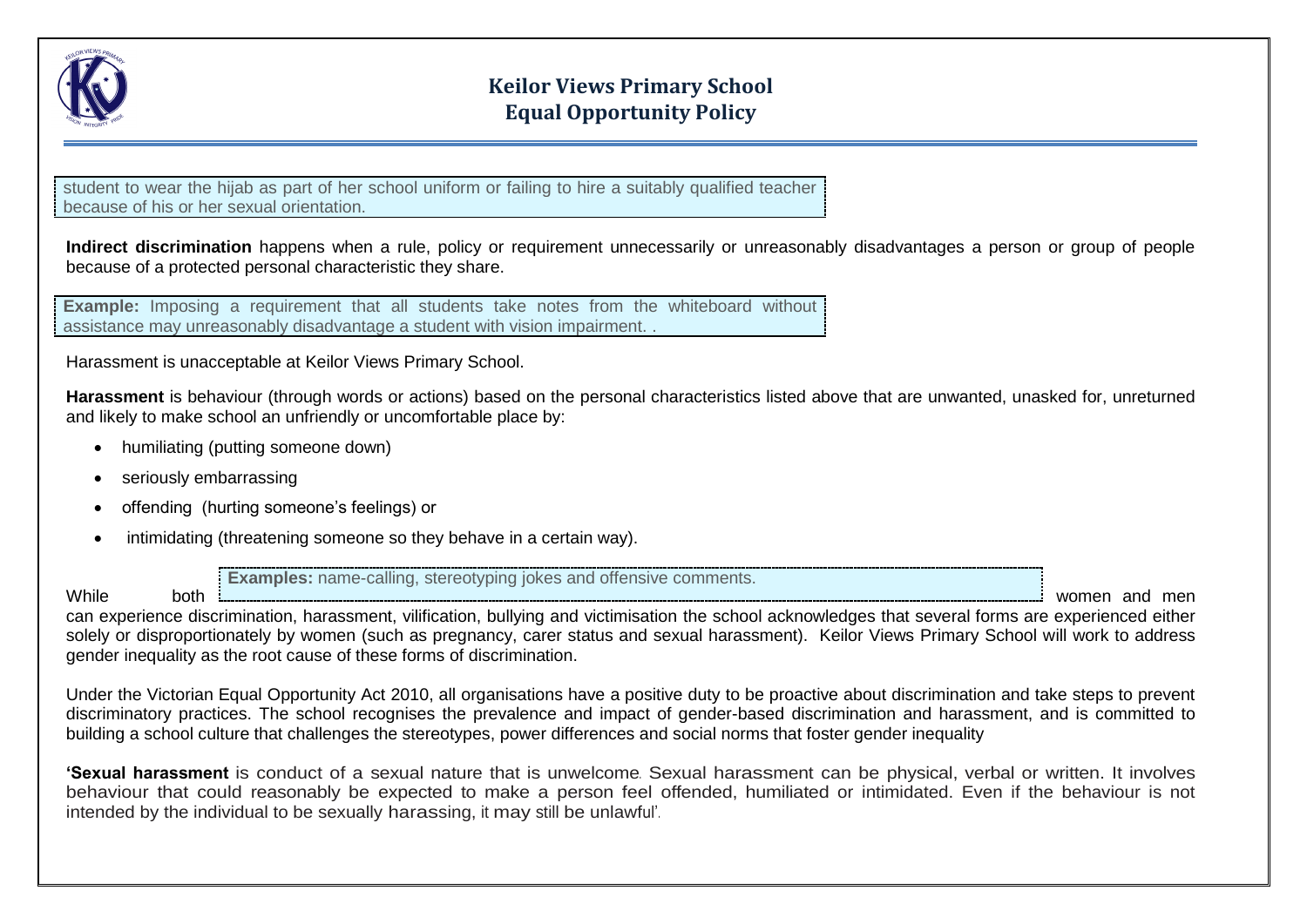

**Examples:** unwanted touching, unwelcome sexual innuendo or jokes, displaying sexually explicit material (posters, emails, internet sites).

Racial and religious vilification is unacceptable at Keilor Views Primary School.

|       |      | Vilification is behaviour (through words or actions) that incites hatred, serious contempt or ridicule of another person or group of people because of |         |
|-------|------|--------------------------------------------------------------------------------------------------------------------------------------------------------|---------|
| their | race | religious                                                                                                                                              | belief. |

**Examples:** public threats of harm, encouraging others to hate someone because of their religion, racist statements made in a public meeting, racist graffiti

**Bullying** is unacceptable at Keilor Views Primary School.

**Bullying** is unreasonable behaviour that is intimidating, threatening or humiliating and repeated over time or occurring as part of a pattern of behaviour. Bullying can be physical, verbal or indirect, and creates an unfriendly, threatening or offensive environment.

**Examples**: taking or damaging other people's property, excluding or isolating someone, subjecting someone to homophobic abuse, deliberately withholding information so as to affect their work performance, threatening not to renew an employment contract.

Victimising someone who makes an EO complaint is unacceptable at Keilor Views Primary School.

Victimisation means treating someone unfairly or otherwise disadvantaging them because they have made an EO complaint or might do so in the future.

The school will take:

- action to prevent discrimination, harassment, vilification, bullying and victimisation and to promote a safe and inclusive school.
- immediate and appropriate action to address and resolve EO issues and complaints.
- action to promote human rights both in terms of school policy and practice and within its educational activities and culture.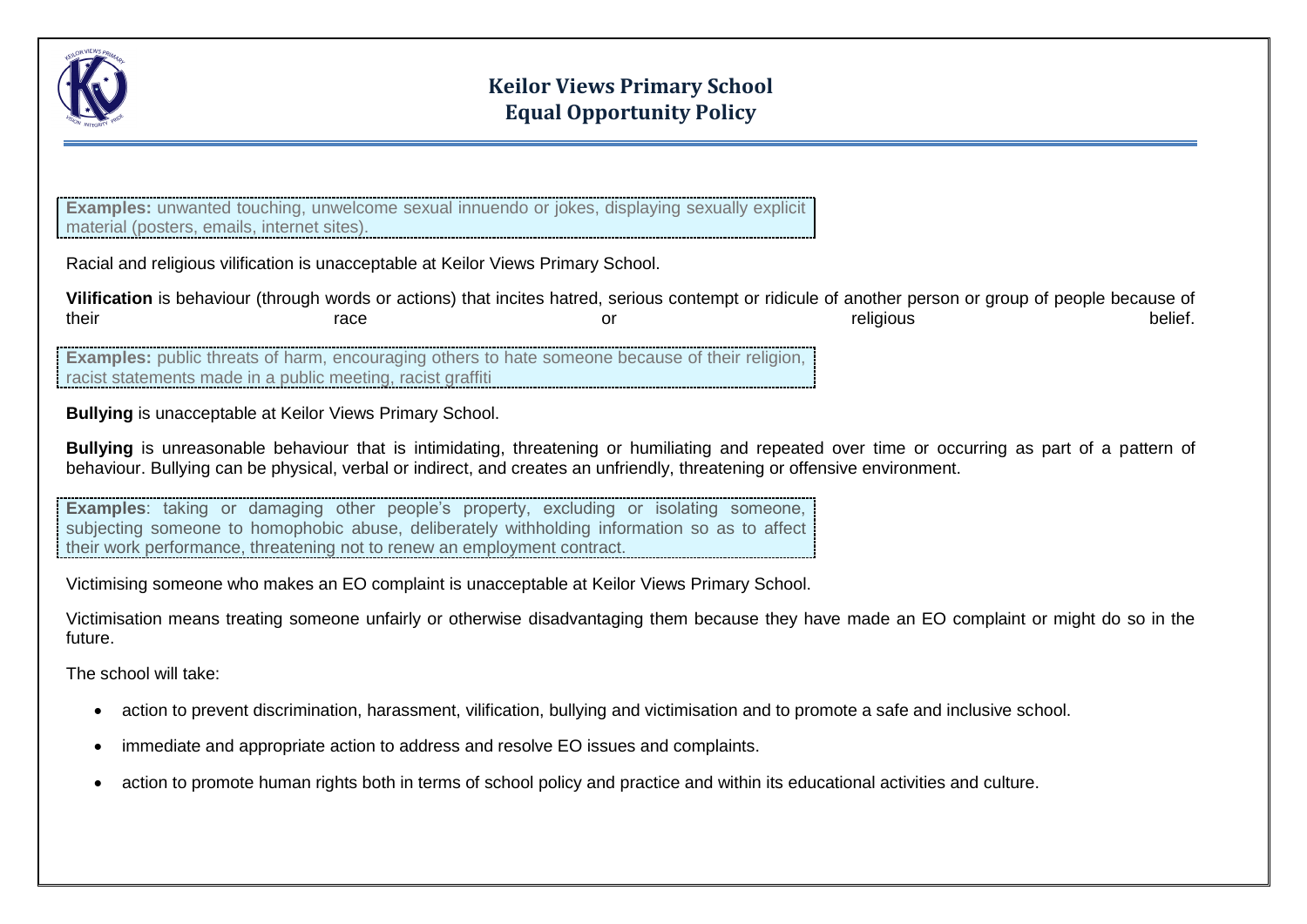

A human rights based approach means taking steps to assess the school's decisions and actions within the framework of the Charter and taking proactive steps to encourage and promote wider school discussion and student learning on the key Charter themes of Freedom, Respect, Equality and Dignity.

### **Who and what this policy covers**

This policy covers the whole school community, including staff, students, parents, school council members, contractors and volunteers.

This policy applies to:

- education (teaching and learning, enrolment, student management, student services, curriculum development and delivery)
- the provision of goods and services (extracurricular activities, camps, parent–teacher interviews, access to facilities)
- school sport
- employment at the school (recruitment, allocation of duties, employment conditions, access to benefits such as training, promotion and leave).

### **Policy framework and relevant information**

Keilor Views Primary School's EO policy is one component of the Department's broader policy framework for the promotion of safe and inclusive schools and protection of human rights.

Other relevant policy may include:

- [Managing Diversity and Inclusive Workplaces](http://www.education.vic.gov.au/hrweb/divequity/divman.htm)
- [Equal opportunity, Discrimination and Harassment](http://www.education.vic.gov.au/hrweb/Documents/Equal-Opportunity-Discrimination-and-Harassment.pdf)
- [Complaint Resolution Procedures](http://www.education.vic.gov.au/hrweb/workm/Pages/conduct.aspx)
- [Health, Safety and WorkSafe](http://www.education.vic.gov.au/school/teachers/management/Pages/healthworksafe.aspx)
- [Building Respectful and Safe Schools](https://www.eduweb.vic.gov.au/edulibrary/public/stuman/wellbeing/respectfulsafe.pdf)
- KVPS Codes of Conduct
- KVPS Anti-Bullying Policy
- [Charter of Human Rights and Responsibilities Act 2006](http://www.education.vic.gov.au/hrweb/workm/Pages/Human_Rights.aspx) including any relevant [Department policies](http://www.education.vic.gov.au/school/principals/spag/Pages/spag.aspx)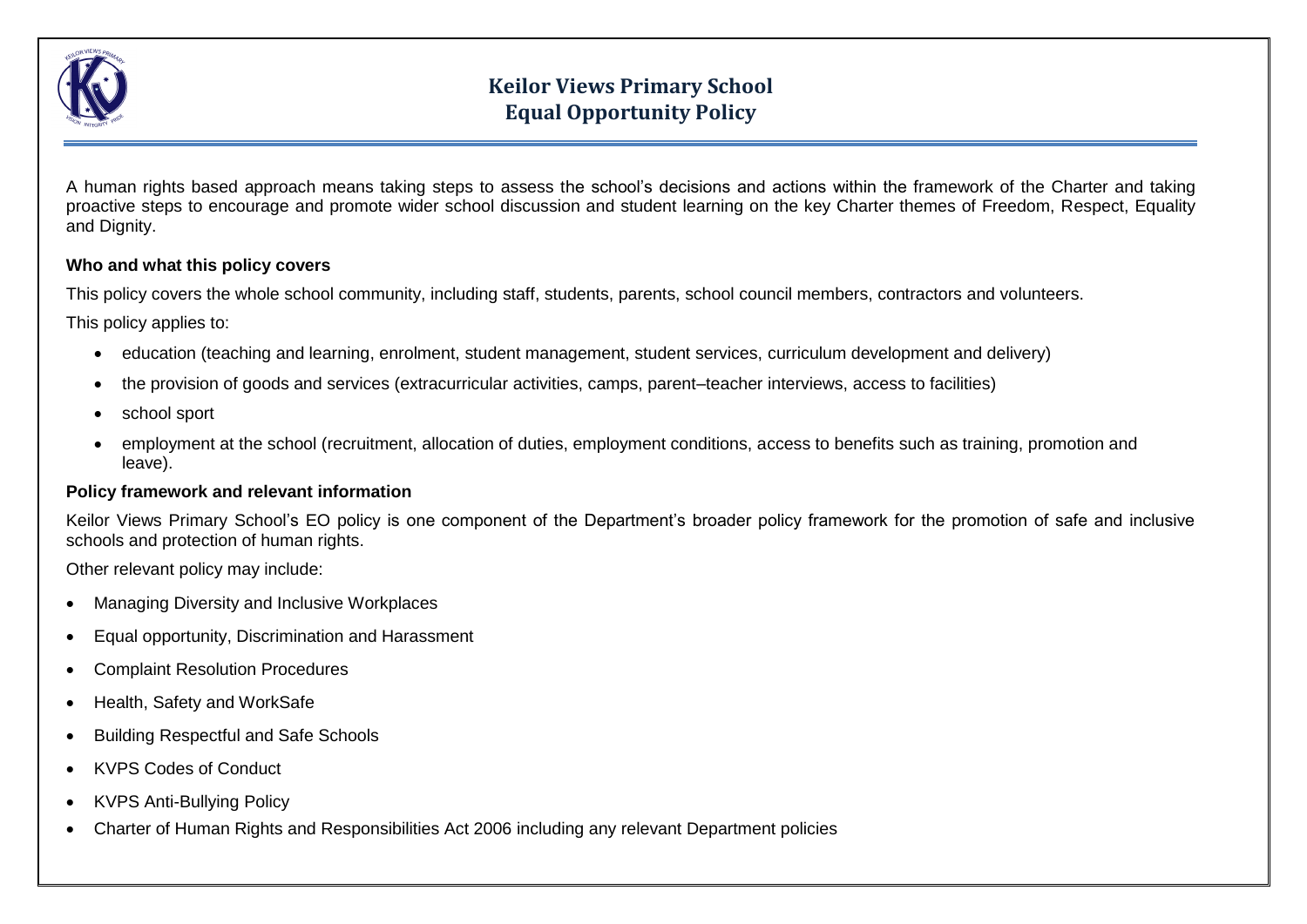

### **Rights and Responsibilities**

Under this policy, every member of *Keilor Views Primary School* has the right to learn and work in a safe and inclusive environment free of discrimination, harassment, bullying, vilification and victimisation. Along with this right comes the responsibility to respect and promote human rights and responsibilities by behaving according to this policy.

*Keilor Views Primary School* encourages all staff and students to report actions or behaviours that contravene our values, policies and Code of Conduct, and take appropriate bystander action to intervene safely and respectfully when they see or hear about sexist language, sex discrimination, sexual harassment or a potentially violent situation in the school community.

The Principal of *Keilor Views Primary School* is accountable for implementation of this policy.

The Principal of *Keilor Views Primary School* may appoint an EO and Anti-Harassment Co-ordinator to support implementation of this policy.

### **Complaints Procedures**

The school encourages all members of the school community to attempt to resolve complaints and concerns through the school.

All complaints will be treated confidentially, fairly and consistently, and resolved as speedily as possible.

Any member of the school community who raises an issue of discrimination, harassment, bullying or vilification in good faith will not be victimised or otherwise unfairly treated or disadvantaged. All complaints of victimisation will be taken seriously, investigated and acted upon as quickly as possible.

Every student and staff member at the school should feel welcome, supported and emotionally and physically secure at school. The wellbeing of all students and staff is a priority for the school. We understand that you cannot achieve your potential if someone is treating you unfairly, discriminating against you, vilifying, harassing or victimising you.

Complaints procedures exist to provide an avenue to address unacceptable behaviour. Complaints procedures are designed to explain what to do if you believe you have been discriminated against, harassed, sexually harassed, bullied, vilified or victimised as explained earlier in this policy and your complaint is about your education or employment at the school or goods, services or sport provided by the school.

### **If you are a member of staff:**

Please refer to the Department's Guidelines for Managing Complaints, [Unsatisfactory Performance and Misconduct](hhttp://www.education.vic.gov.au/hrweb/Documents/Complaints_Misconduct_and_Unsatisfactory-Performance_VPS.pdf) guidelines. If you are a parent or guardian:

Please refer to DET's [Parent Complaints](http://www.education.vic.gov.au/school/principals/spag/community/Pages/parentcomplaints.aspx) guidelines.

### **If you are a student:**

You have the right to be part of a safe and inclusive school that is free of discrimination, harassment, sexual harassment, bullying, vilification and victimisation. This includes treating you unfairly, excluding you or making you feel bad because of your: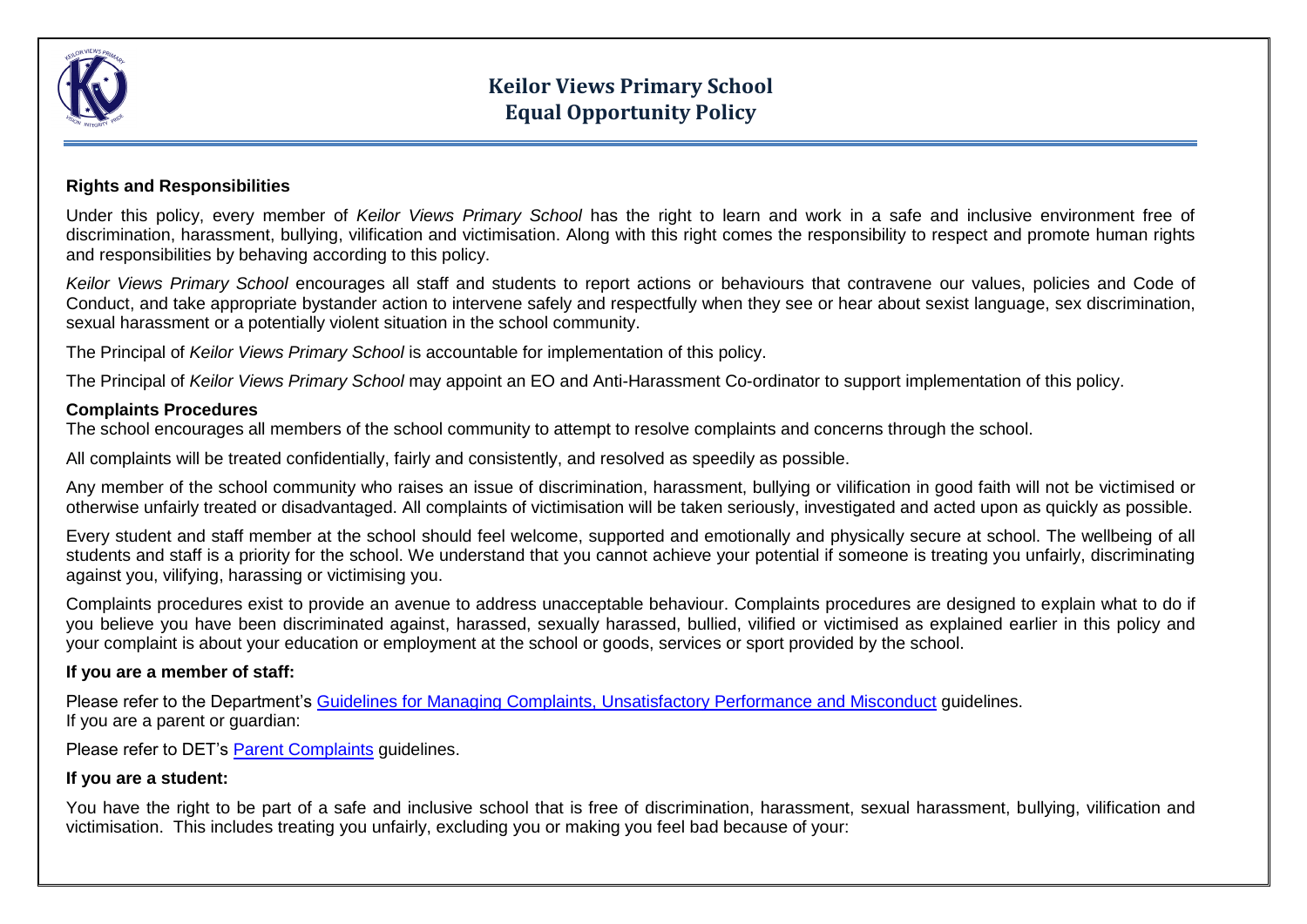

- [sex](http://www.equalopportunitycommission.vic.gov.au/types%20of%20discrimination/sex/default.asp)
- [race](http://www.equalopportunitycommission.vic.gov.au/types%20of%20discrimination/race/default.asp)
- [sexual orientation](http://www.equalopportunitycommission.vic.gov.au/types%20of%20discrimination/sexual%20orientation/default.asp)
- [physical features](http://www.equalopportunitycommission.vic.gov.au/types%20of%20discrimination/physical%20features/default.asp)
- [religious belief or activity](http://www.equalopportunitycommission.vic.gov.au/types%20of%20discrimination/religious%20belief%20or%20activity/default.asp)
- [carer status](http://www.equalopportunitycommission.vic.gov.au/types%20of%20discrimination/carer%20and%20parental%20status/default.asp)
- [disability/impairment](http://www.equalopportunitycommission.vic.gov.au/types%20of%20discrimination/disability/default.asp)
- [gender identity](http://www.equalopportunitycommission.vic.gov.au/types%20of%20discrimination/gender%20identity/default.asp)
- [lawful sexual activity](http://www.equalopportunitycommission.vic.gov.au/types%20of%20discrimination/sexual%20orientation/default.asp)
- [political belief or activity](http://www.equalopportunitycommission.vic.gov.au/types%20of%20discrimination/political%20belief%20or%20activity/default.asp)
- [pregnancy](http://www.equalopportunitycommission.vic.gov.au/types%20of%20discrimination/pregnancy%20and%20breastfeeding/default.asp)
- [personal association](http://www.equalopportunitycommission.vic.gov.au/types%20of%20discrimination/personal%20association/default.asp) with someone who has, or is assumed to have, one of these personal characteristics.

If you believe someone is discriminating, harassing, bullying, vilifying or victimising you and it is safe for you to do so, tell the other person to stop their behaviour. Let them know that their behaviour offends you. They may not realise this.

If the behaviour does not stop or you are not sure what to do, report it to a trusted adult, such as a teacher, the year level co-ordinator, the principal or the Student Welfare Coordinator. Remember, you are not alone. If you have a problem or complaint, talking to someone, especially your parents can help. If you do not want to talk to anyone about it, you can contact the following:

- '*Kids HelpLine', telephone 1800 55 1800,<https://kidshelpline.com.au/>*
- *'headspace' if you are 12yo -25yo telephone 1800 650 890<https://headspace.org.au/>*

If the unfair treatment or harassment persists, you can call the Commission for free and confidential advice. Advice can be given over the phone or in person. If your issue is covered by Equal Opportunity law, the Complaints Officer will discuss it with you. They will then explain how the Commission can help you and the information you would need to include in a complaint should you decide to make one.

The school will treat all reports of misconduct fairly, confidentially and quickly. Only people directly involved in the issue or complaint will be told about it. Each complaint will be investigated to work out whether it is more likely the behaviour happened than not and, if so, how serious it is. Appropriate action to resolve the problem will be taken.

The principal (or someone else they appoint) has responsibility for investigating complaints of discrimination, harassment, bullying, vilification and victimisation.